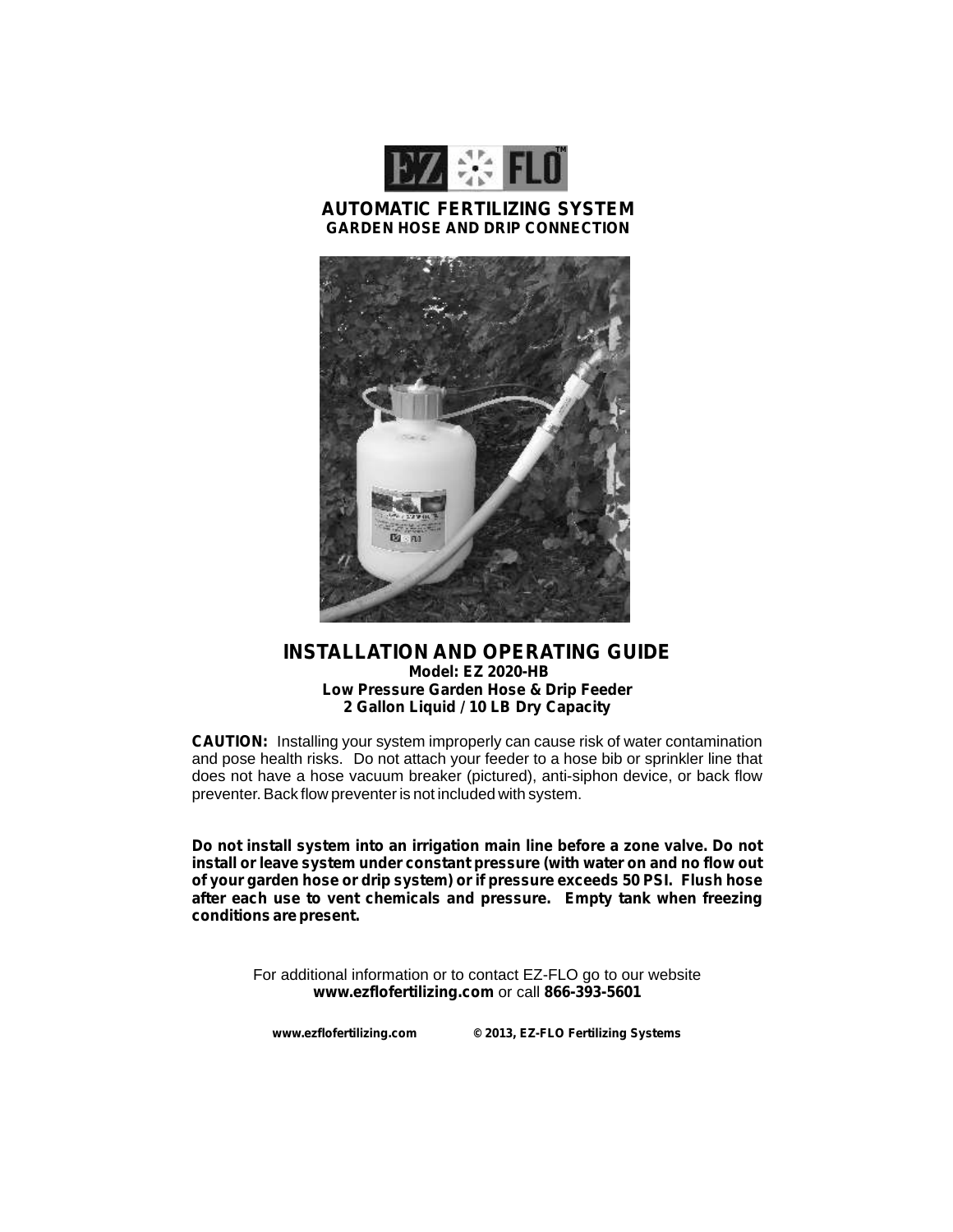## *Installing your EZ-FLO: Garden Hose & Drip Systems*

## **Setting up your** *EZ-FLO* **is "***EZ" just follow the simple steps below:*

**Step 1:** Determine the type of installation that is correct for your system (hose or drip) and insert the correct FLO disc if necessary (see *"Flow Requirements Section"*)

**Step 2:** Install the *EZ-FLO* hose bib adapter in the correct position as shown in the illustrations.

**Step 3:** Attach tubing to the hose bib adapter fitting. Slide the Black tubing over the barb next to the blue mark carefully to avoid stressing the fitting. Repeat with the Clear tubing next to the Green mark.

### **Step 4:** Attach tubing to the green tank cap. *Do not remove the blue and green cap connector nuts.* Slightly loosen each nut and insert the Black tubing through the center of the Blue nut until it stops. Once it stops hand tighten the blue nut. Repeat with the Clear tubing and the Green nut.

### **Additional Installation Notes:**

If one is not already installed a hose vacuum breaker must be installed to use an *EZ-FLO* system per local plumbing codes *(not Included)* Back flow prevention may not be required on well irrigation systems but is still recommended.

When possible the hose bib adapter fitting should always be the last component installed in any configuration. Timers, filters, & pressure regulators should not be installed after the hose bib adapter.

The included tubing shut off valves may be used to shut off the unit. These can be installed in the clear and black tubing at any point. Tubing valves normally drip under pressure, this will not affect the operation of the EZ-FLO.

Unit includes 5 ft of clear and 5 ft of black tubing, you may trim tubing to necessary length.

## *Garden Hose*



Page **8**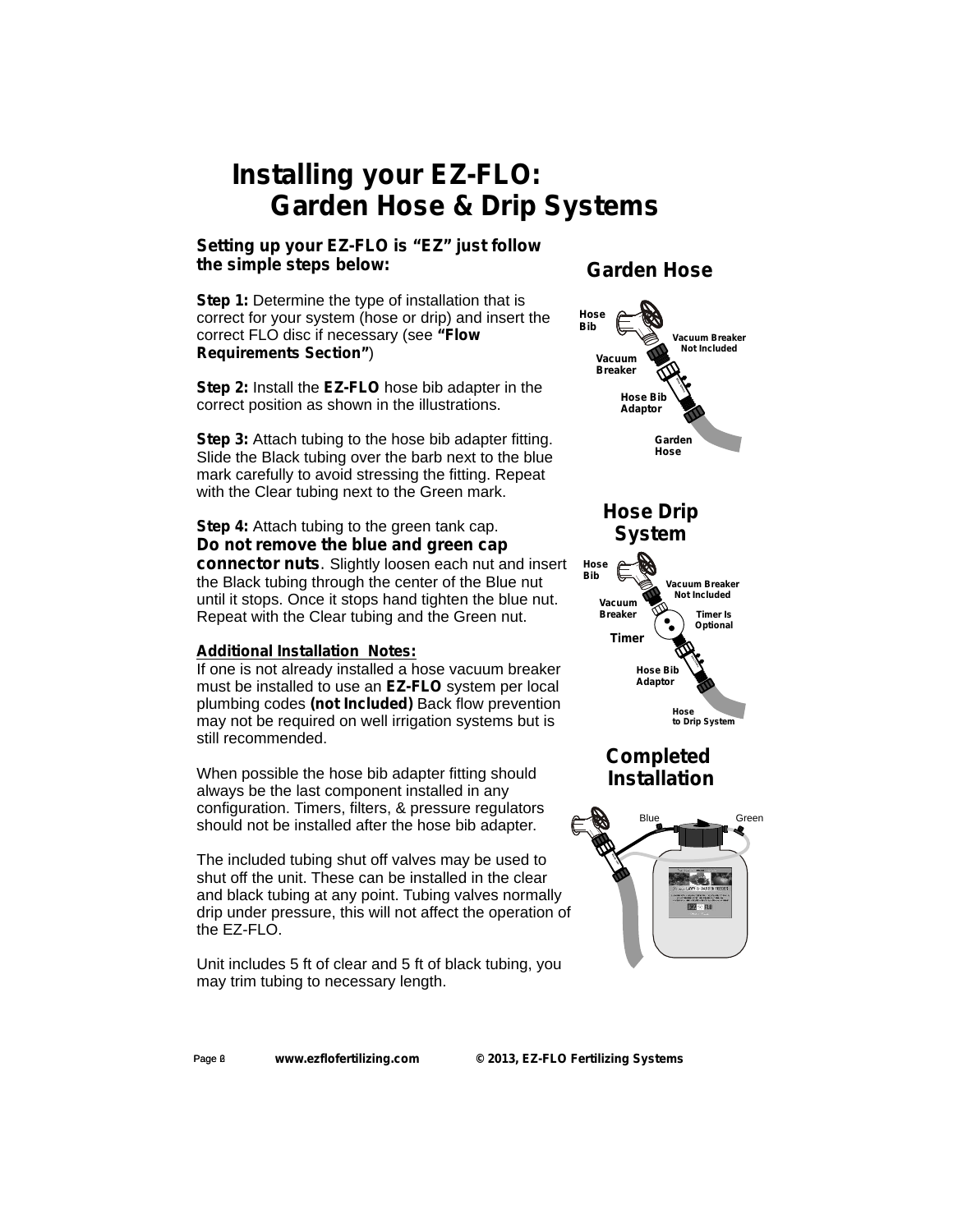## *Flow Requirements: Low Flow Hose & Drip Systems*

**Drip systems with less than 120 gallons per hour (GPH) water flow may require an EZ-FLO** *Flo-Disc* **in order to inject solution into the drip system.** There are three discs provided for these conditions.

**Important:** You must have colored fertilizer in the EZ-FLO tank or food dye to adjust the system. Let the system run for a few minuets to make sure the fertilizer is not flowing before installing or changing the Flo-Disc. If there is not color in the clear tube, the system is not flowing and a more restrictive Flo-Disc is required for operation.

| White Flo-Disc        |  | 120 to 60 gph |
|-----------------------|--|---------------|
| <b>Black Flo-Disc</b> |  | 60 to 30 gph  |
| Red Flo-Disc          |  | 30 to 7.5 gph |

### *When using a Flo-Disc, pre-dilute products 4 parts water with 1 part product (25% Strength).*

**Step 1.** Estimate your water flow by multiplying the number of drip emitters on your system by their gallons per hour flow rating. (If you do not know your water flow you can use trial & error starting without a Flo-Disc. If no color is present in the clear line insert a Flo-disc starting with the white)

**Step 2.** Remove the washer from the swivel nut on the hose bib adaptor. For easy removal, use pliers to grab the O-Ring tab or a plain end screw driver.

**Step 3.** Push the proper *Flo-Disc* into the hose bib adaptor until it presses firmly against the flow restrictor in the center of the hose bib adaptor. The water flow will hold the disc in place.

**Step 4.** Replace the hose bib adaptor hose washer and follow steps 2 through 4 in the "*Installing your EZ-FLO"* in these instructions.

## **Hose Bib Adaptor**





Remove Hose Washer



Push FLO-Disc firmly against Flow Restrictor and replace hose washer

**Note:** The Flo-Disc is not intended for pressure reduction and cannot be used for this purpose. The Flo-Disc will create additional bypass through the tank when necessary to speed up injection**.**

Page 3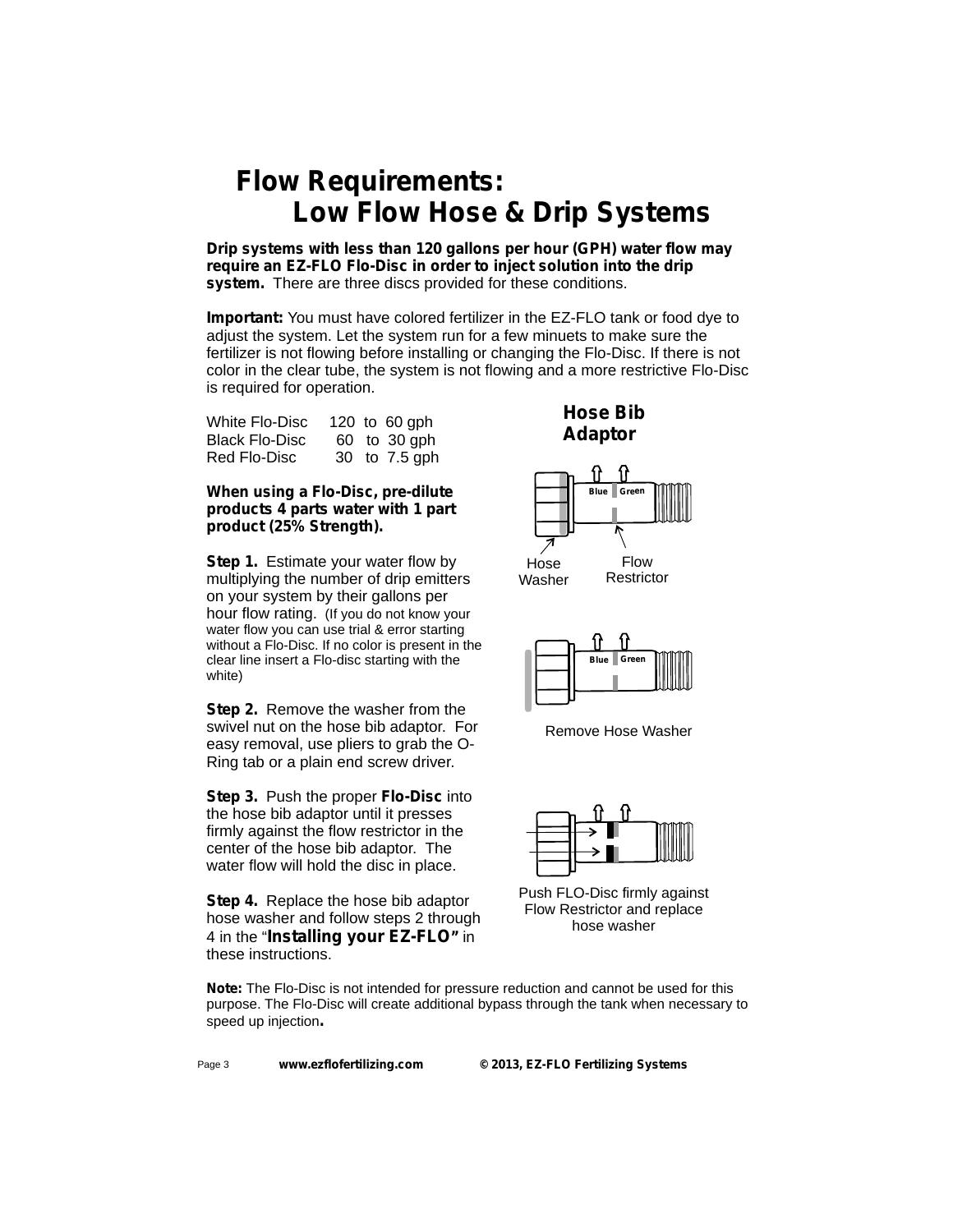**MAX CAPACITY:** *10 Lb Dry Powder 2 Gallon Liquid*



# *Adding Fertilizer & Feeding Settings*

**Step 1.** Add the fully concentrated product and select the appropriate cap setting based on the manufacturers recommended coverage rate. *Products do not require dilution or premixing unless using a Flo-Disc or the manufacturer's recommendation*

### **EZ-FLO does not provide application recommendations for products not listed in the catalog or website**

**Step 2.** Fill the tank with water until all air is out of the tank. The system will mix the products automatically when the water is turned on.



**Step 3.** Screw tank cap on the tank and connect tubing to the cap and hose bib adaptor. Connect blue to blue and green to green. The tubing slides over the connectors on the hose bib adapter and into the connector on the cap.

**Step 4.** Set the flow adjustment on the cap to fast feed for quick feeding and to slow feed to feed slowly every time you water. You can also feed at these approximate rates

|      | 1000:1<br>Slow | 2/3 tsp. per gallon   |
|------|----------------|-----------------------|
| #1   | 500:1          | 1 1/3 tsp. per gallon |
| #2   | 250:1          | 1 Tbsp. per gallon    |
| Fast | 100:1          | 2 Tbsp per gallon     |
|      |                |                       |

**To refill -** shut off pressure to tank, unscrew tubing from the cap, pour the water out of the tank and go to step one above.

Notes: All feed rates are approximate and not guaranteed by EZ-FLO due to the high amount of variables resulting from differences in irrigation system configuration, product quality, viscosity, and specific gravity. Feed rates and ratios are provided for convenience only. EZ-FLO feeders should be used for general application of liquid and water soluble products only and are not marketed as a direct replacement for chemical siphon feeders.

For safe fertilizing practices EZ-FLO recommends the plants be fed at half or 50% of the manufacturers recommended amount for the first application to prevent any damage to the plants or landscape.

Page 4

**FaFeed**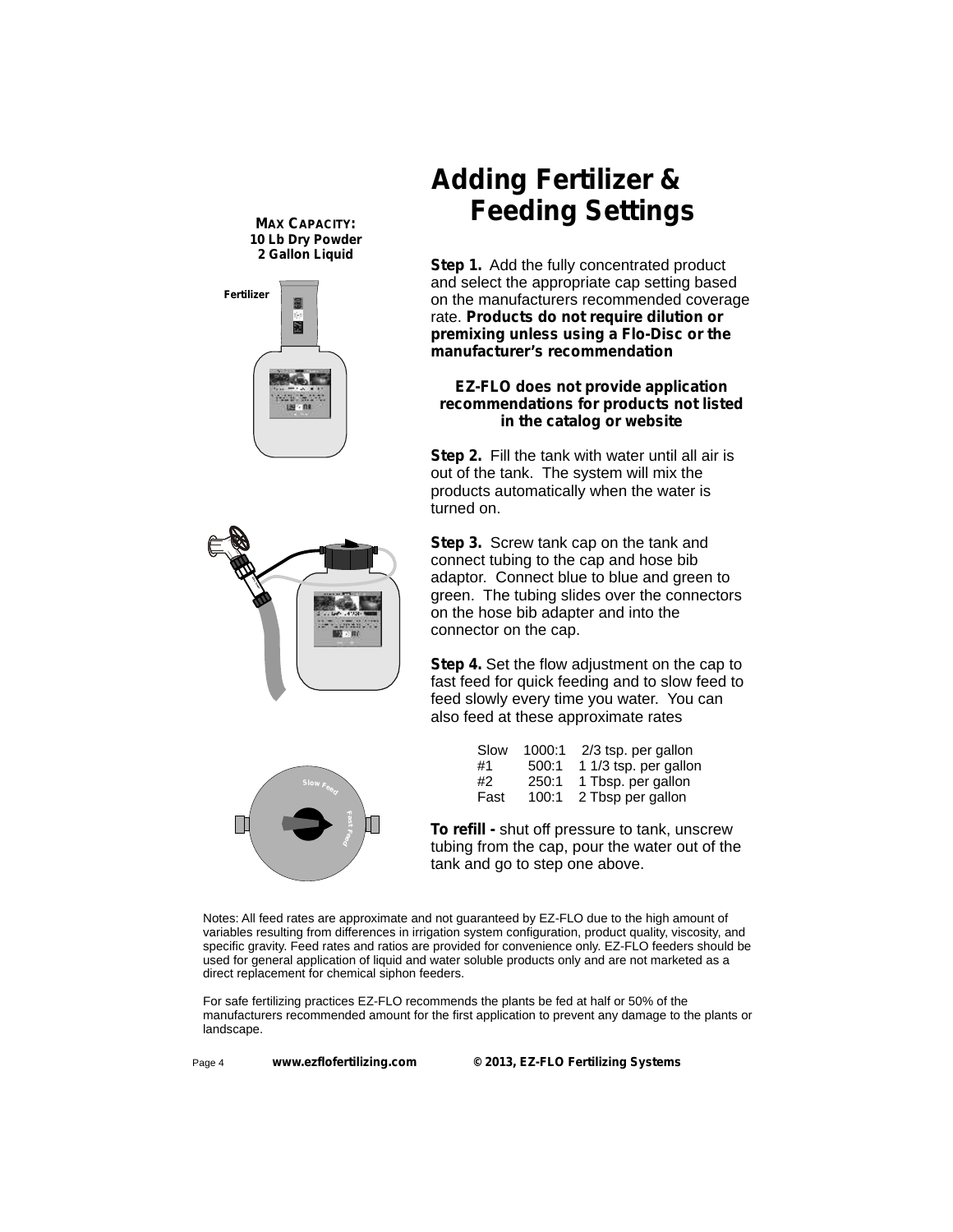